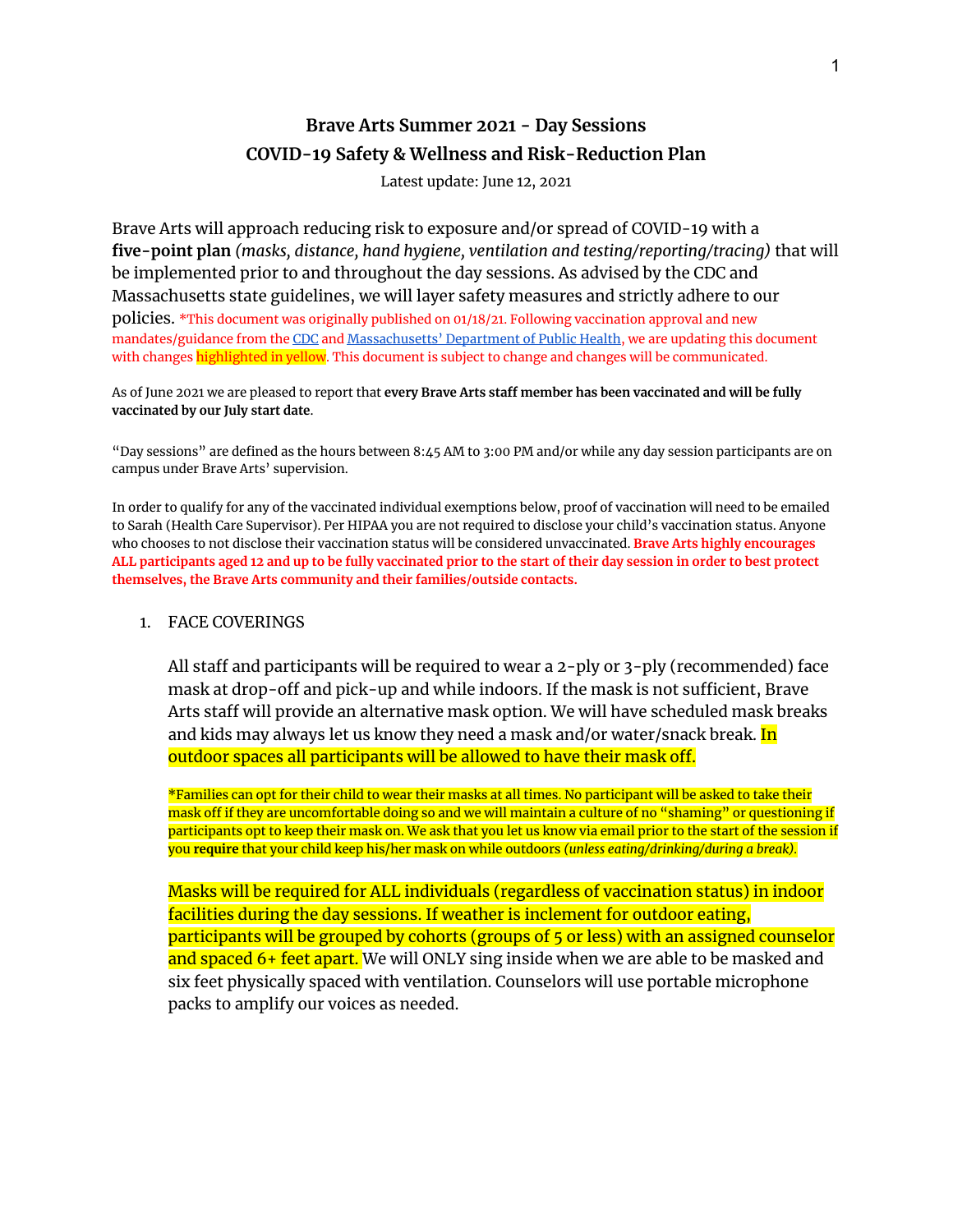#### 2. PHYSICAL DISTANCING

The CDC continues to recommend that we maintain 3 feet distance when indoors and 6 feet for singing indoors or outdoors/eating indoors. Using a similar set-up to schools, we will provide visual aids to help maintain appropriate distance.

#### 3. VENTILATION AND USE OF OUTDOOR SPACE

The Cambridge School of Weston has been able to hold classes and overnight students on their campus as of January 2021 with safety upgrades to each of their buildings. They have partnered with The Stone Group to increase ventilation and air filtration.

Brave Arts has worked with CSW to identify the on-campus spaces that have the best ventilation/filtration and access to windows/doors as well as designated outdoor spaces for Brave Arts' use that will include covered areas for sun and heat protection. Brave Arts will prioritize CSW's outdoor spaces with the understanding from the CDC and other advisory groups that spread is significantly reduced outside due to natural air flow. Any time we are indoors, HEPA filters will be used and/or windows/doors open.

## 4. HAND HYGIENE

CSW has already provided multiple sanitation stations in each building and room and Brave Arts will provide additional bottles of hand sanitizer. Every member of the Brave Arts community will be required to wash their hands for 20 seconds with soap and water at drop-off, prior to and after lunch and snacks, and regularly throughout the day.

## 5. TESTING, EXPOSURE/SYMPTOM REPORTING, CONTACT TRACING

We will use a Google form that every participant will need to fill out honestly and accurately each morning. The form will include any symptoms, possible exposure and travel questions. **It will be at staff discretion after reviewing each of these surveys whether the child will be able to attend Brave Arts that morning and beyond.** Participants displaying symptoms will only be able to return to Brave Arts with a negative test result **and** once symptoms have subsided.

Brave Arts will communicate with all families about confirmed cases within our community. Please follow CDC guidance for [isolation/quarantine.](https://www.mass.gov/info-details/covid-19-isolation-and-quarantine-information) Any unvaccinated child who is deemed a close contact of a confirmed positive case at Brave Arts or outside of Brave Arts will be required to quarantine and take a PCR test. Per the CDC vaccinated individuals should continue to monitor for symptoms but will not be required to quarantine. We will maintain a credit policy for any families affected by quarantine and will update with regards to "remote" participation. It is our intention that with our mitigation efforts we will be able to reduce "close contact" as much as possible.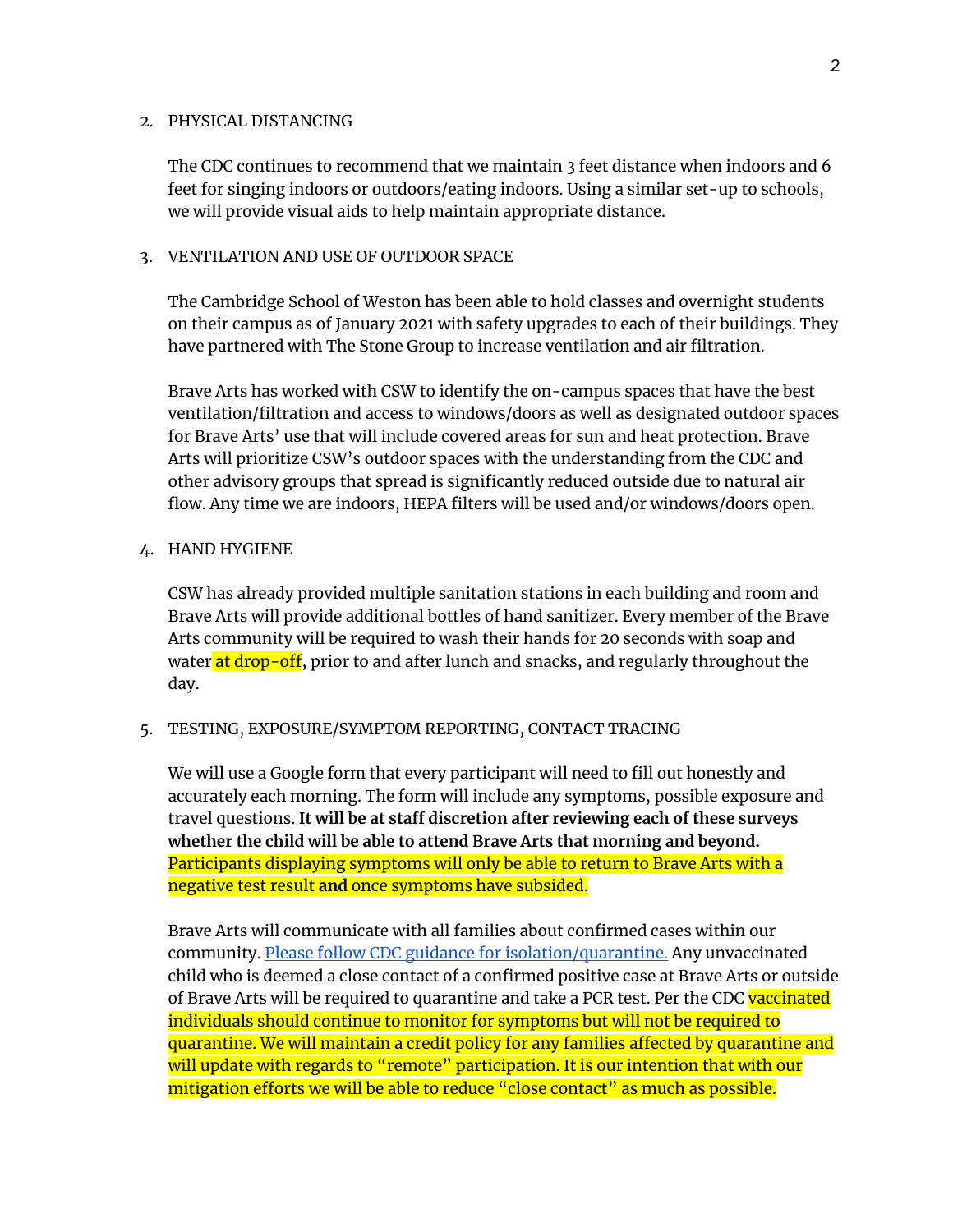*Currently a close contact for kids in our type of environment is defined as:*

Any unvaccinated individual (masked unmasked) who has been within 6 feet indoors for 15+ minutes within 2 days of an individual who has tested positive (ie: test positive on Wednesday, Monday/Tuesday include close contact timeframe).

Quarantine will be required for close contacts until a negative result can be produced by a test taken on the 5th day of quarantine. Without a negative test, 10 days of quarantine will be required.

If a child displays symptoms at Brave Arts and/or tests positive during our day session they will be moved to an isolated room and monitored by a fully vaccinated staff person in PPE. The child must be picked up immediately by a family member or previously assigned emergency contact.

Staff will be under an employment agreement that will require extended safe behavior and limited exposure outside of our program. We will be "overstaffed" to ensure a fully staffed program at all times. Staff will maintain contact logs (ie: who was in their group, time together, mask-use, etc) to advise contact-tracing efforts and identify "close contacts."

We currently require unvaccinated day session participants to produce a negative PCR result 1-3 days (ie: Friday test for Monday start) prior to the start of Brave Arts. If rapid testing becomes more widely available, we will also consider that option on a weekly basis.

## **LUNCH, SNACKS AND WATER BREAKS**

As of June 2021 Brave Arts has made the final decision to not provide lunch to day session participants due to the extensive risks of handling food. Instead participants should pack their own snacks/lunches and bring their own refillable water bottles.

Every child will have an assigned counselor(s) and lunch group when indoor eating is required that will not change throughout the week. Lunch, snacks and water breaks will work similarly to mask breaks. We will eat lunch outside, under the tents or covered spots weather-permitting. If we are experiencing extreme weather, we will have individual spaces for groups of 5 kids or less to eat spaced out with ample ventilation.

#### **COMMUNITY AGREEMENT**

Every person registering is required to agree to our [community](https://12c9eecf-c4fa-ffac-8787-ca27182545b8.filesusr.com/ugd/564884_a255a9261dcd4014b73fd64feda21faa.pdf) agreement with the understanding that policies and information will be updated as we receive new information. **We will be sending out required health forms and further liability waivers prior to July 1, 2021 that will be due at least one week prior to the start of your session.** This summer will be about